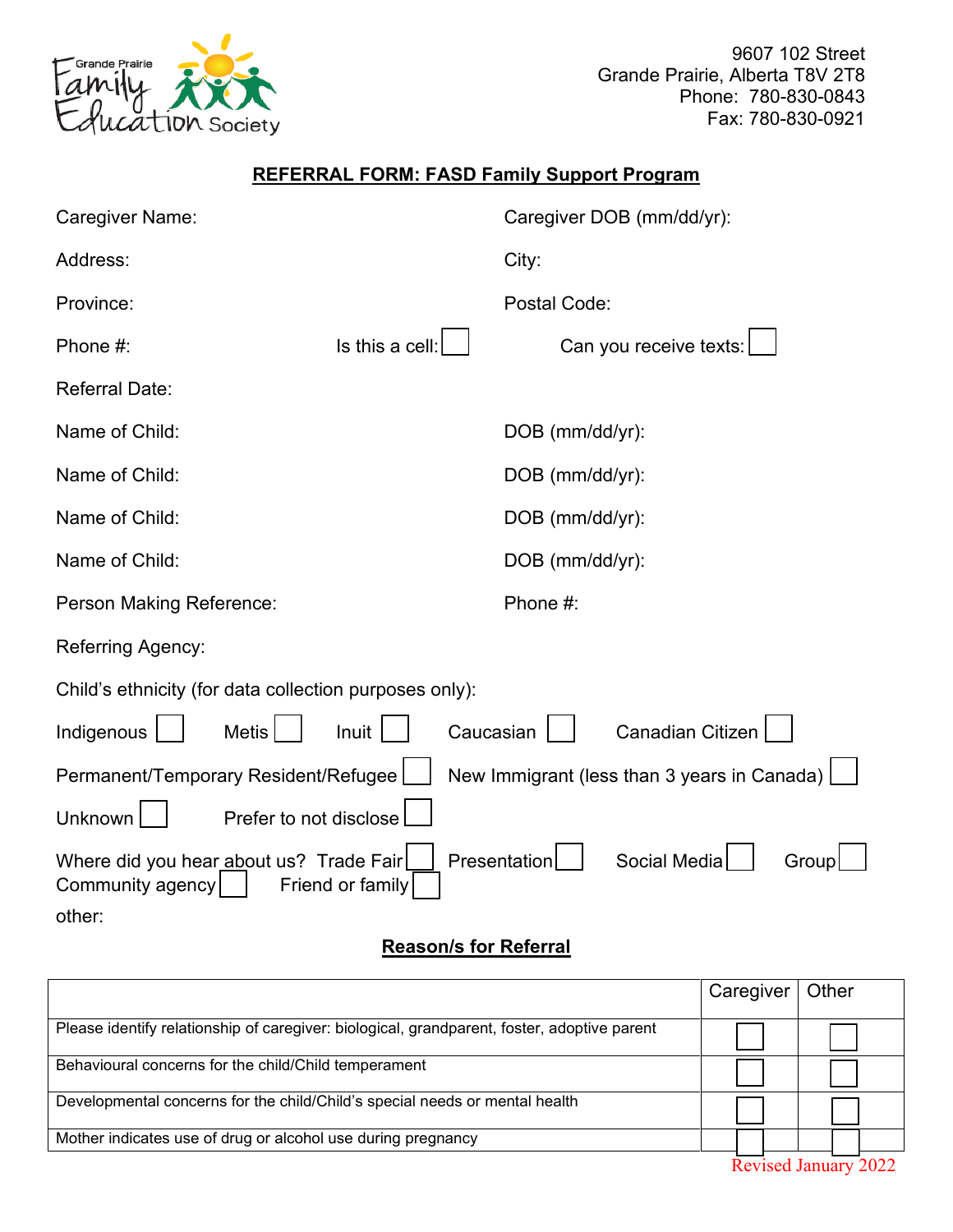| Child younger than 4 years of age                             |  |
|---------------------------------------------------------------|--|
| <b>Sexual Minority Youth</b>                                  |  |
| Parental depression or other mental health disorders          |  |
| Substance abuse                                               |  |
| Own history of abuse                                          |  |
| Caregiver's belief in corporal punishment                     |  |
| Caregiver's poor understanding of child development           |  |
| Young parental age (current age)                              |  |
| Social isolation/transiency                                   |  |
| Family violence                                               |  |
| Poverty/unemployment                                          |  |
| Low parental involvement from main caretaker or child neglect |  |
| Harsh discipline                                              |  |
| Violence in the community                                     |  |
| Drug trafficking                                              |  |
| Poor housing                                                  |  |
| Lack of access to services                                    |  |
| Interested in Caregiver Support                               |  |
| Other                                                         |  |

Are there any **safety issues** in the home that worker should be aware of? If yes, please identify the safety issues:

|  |  |  | Are you aware of any Developmental Screens/Assessments done on the child: Yes $\vert$ No |  |  |  |
|--|--|--|------------------------------------------------------------------------------------------|--|--|--|
|--|--|--|------------------------------------------------------------------------------------------|--|--|--|

 $\overline{\phantom{a}}$ 

If so which ones: